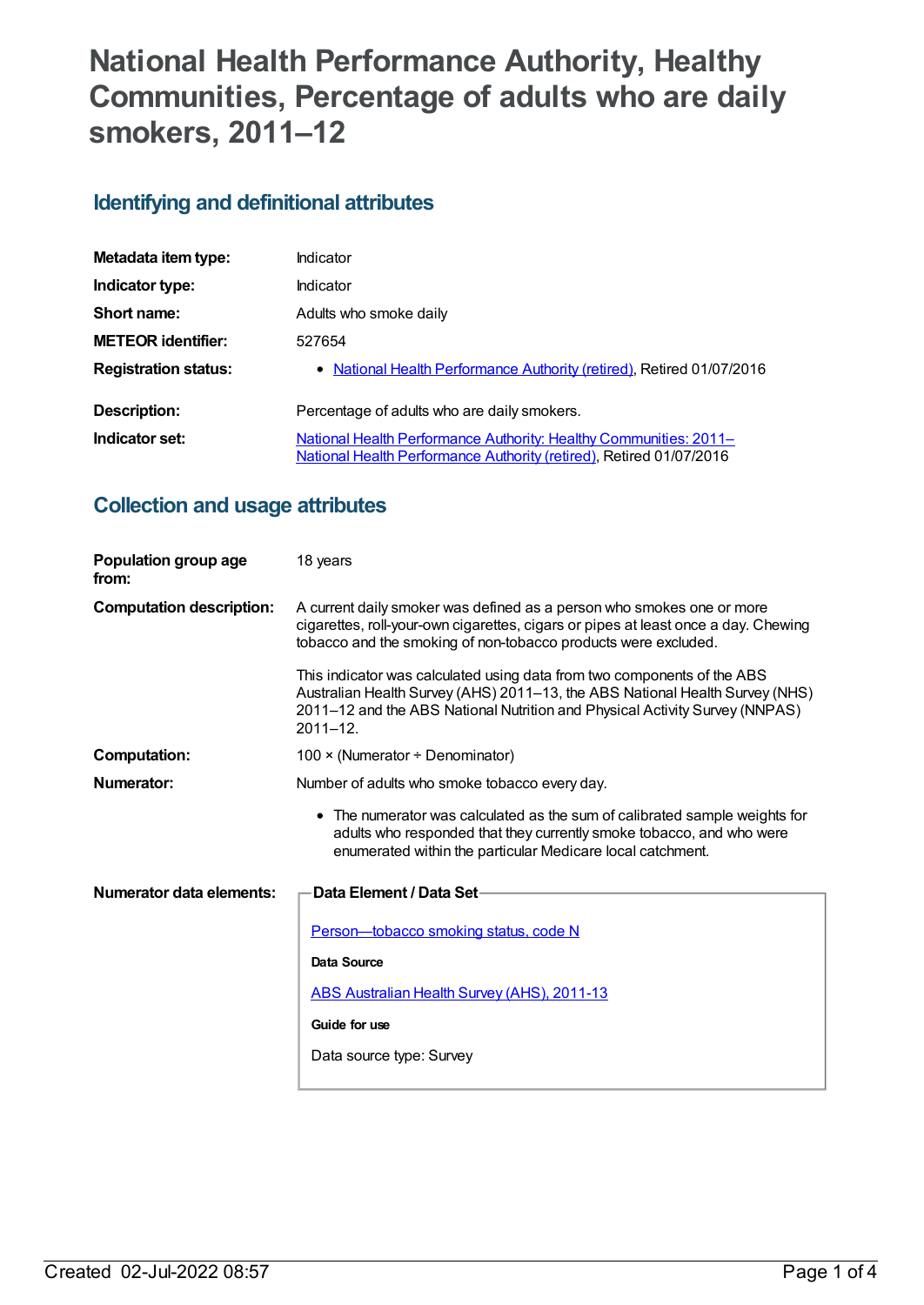| Denominator:                            | Total population of adults                                                                                                                                                                                                                                                                                                                                                                                                                                                                                                                                                                                                                                                                                                                                                                                                                                                                                                                                                                                                                                                                  |  |
|-----------------------------------------|---------------------------------------------------------------------------------------------------------------------------------------------------------------------------------------------------------------------------------------------------------------------------------------------------------------------------------------------------------------------------------------------------------------------------------------------------------------------------------------------------------------------------------------------------------------------------------------------------------------------------------------------------------------------------------------------------------------------------------------------------------------------------------------------------------------------------------------------------------------------------------------------------------------------------------------------------------------------------------------------------------------------------------------------------------------------------------------------|--|
|                                         | • The denominator was calculated as the sum of calibrated sample weights for<br>adults who were enumerated within the Medicare Local catchment.<br>• Person level survey weights were calibrated to independent estimates of the<br>population of interest, referred to as 'benchmarks'. Weights calibrated<br>against population benchmarks ensure that the survey estimates conform to<br>independently estimated distributions of the population, rather than to the<br>distribution within the sample itself. These benchmarks account for the<br>distribution of people across state and territory, age group, and sex<br>categories. Note: These benchmarks have not been calibrated for Medicare<br>Local geography.                                                                                                                                                                                                                                                                                                                                                                 |  |
| Denominator data<br>elements:           | Data Element / Data Set-                                                                                                                                                                                                                                                                                                                                                                                                                                                                                                                                                                                                                                                                                                                                                                                                                                                                                                                                                                                                                                                                    |  |
|                                         | Person-age, total years N[NN]                                                                                                                                                                                                                                                                                                                                                                                                                                                                                                                                                                                                                                                                                                                                                                                                                                                                                                                                                                                                                                                               |  |
|                                         | Data Source                                                                                                                                                                                                                                                                                                                                                                                                                                                                                                                                                                                                                                                                                                                                                                                                                                                                                                                                                                                                                                                                                 |  |
|                                         | ABS Australian Health Survey (AHS), 2011-13                                                                                                                                                                                                                                                                                                                                                                                                                                                                                                                                                                                                                                                                                                                                                                                                                                                                                                                                                                                                                                                 |  |
|                                         | Guide for use                                                                                                                                                                                                                                                                                                                                                                                                                                                                                                                                                                                                                                                                                                                                                                                                                                                                                                                                                                                                                                                                               |  |
|                                         | Data source type: Survey                                                                                                                                                                                                                                                                                                                                                                                                                                                                                                                                                                                                                                                                                                                                                                                                                                                                                                                                                                                                                                                                    |  |
| Disaggregation:                         | Medicare Local catchments and Medicare Local peer groups.                                                                                                                                                                                                                                                                                                                                                                                                                                                                                                                                                                                                                                                                                                                                                                                                                                                                                                                                                                                                                                   |  |
|                                         | • Medicare Locals are primary health care organisations established to<br>improve responsiveness, coordinate primary health care delivery and tackle<br>local health care needs and service gaps. A Medicare Local catchment refers<br>to the geographical area of a Medicare local.<br>• Medicare Local peer groups are the grouping of the 61 Medicare Locals into<br>seven peer groups. This grouping was undertaken by the National Health<br>Performance Authority using statistical cluster analysis of 2006 Census<br>based socioeconomic status, for each Medicare Local and 2006 Census<br>based Remoteness Area categories (ABS cat. no. 2039.0). Additional<br>information on the average distance to the closest large city and major<br>hospital (A1 public hospital peer group classification, 2010-11) contributed<br>to the assignment of Medicare Locals to peer groups. Groupings were tested<br>for face validity with a stakeholder group. The National Health Performance<br>Authority has created 7 peer groups: Metro 1 to 3, Regional 1 and 2 and<br>Rural 1 and 2. |  |
| <b>Disaggregation data</b><br>elements: | Data Element / Data Set-                                                                                                                                                                                                                                                                                                                                                                                                                                                                                                                                                                                                                                                                                                                                                                                                                                                                                                                                                                                                                                                                    |  |
|                                         | Address-Australian postcode, Australian postcode code (Postcode datafile)<br>{NNNN}                                                                                                                                                                                                                                                                                                                                                                                                                                                                                                                                                                                                                                                                                                                                                                                                                                                                                                                                                                                                         |  |
|                                         | <b>Data Source</b>                                                                                                                                                                                                                                                                                                                                                                                                                                                                                                                                                                                                                                                                                                                                                                                                                                                                                                                                                                                                                                                                          |  |
|                                         | ABS Australian Health Survey (AHS), 2011-13                                                                                                                                                                                                                                                                                                                                                                                                                                                                                                                                                                                                                                                                                                                                                                                                                                                                                                                                                                                                                                                 |  |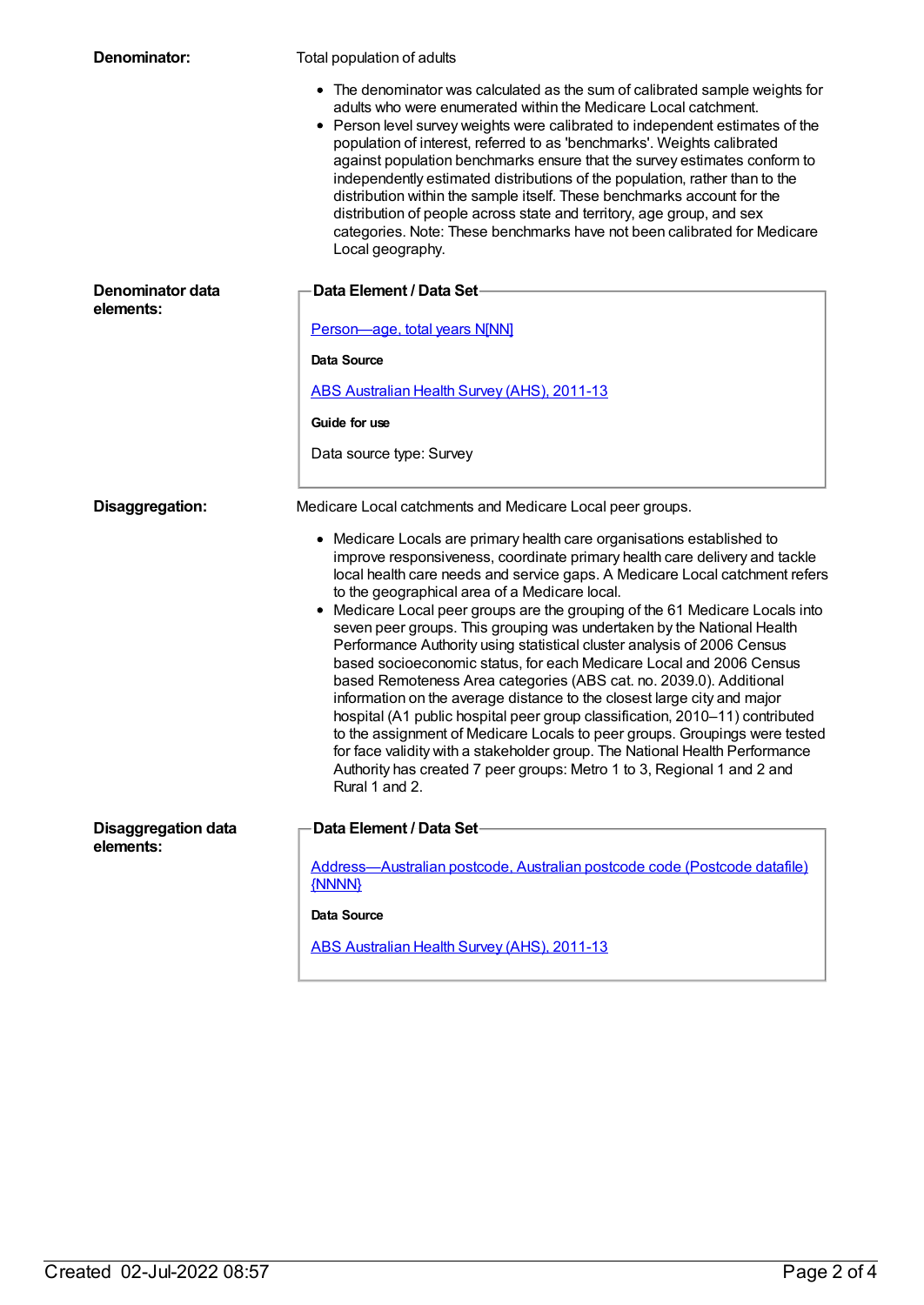**Comments:** National Health Performance Authority suppression protocols:

- Additional suppression rules were developed and applied by the National Health Performance Authority to ensure robust reporting of these data at small areas.
- $\bullet$  These suppression rules are based on limits for Relative Standard Error<sup>1</sup> and Confidence Interval width of 30%, with additional cross-validation for estimates close to these limits, that is plus or minus 3% of the limits. If an estimate was marginal<sup>2</sup> with respect to Relative Standard Error, the Confidence Interval width was used as the deciding factor. If an estimate was marginal<sup>2</sup> with respect to Confidence Interval width, then Relative Standard
- Error is used as the deciding factor. Data were supressed based on the following rules:
	- Relative Standard Error of 33% or greater, or
	- Confidence Interval (95%) width of 33% or greater, or
	- Relative Standard Error between 27% and 33%, with significantly $^3$ wider Confidence Interval width than the average for that indicator, or
	- Confidence Interval width between 27% and 33%, with significantly $^3$ wider Relative Standard Error than the average for that indicator.
- 1. For a dichotomous proportion, Relative Standard Error can be defined as the ratio of the standard error and the minimum of the estimate and its complement (100%-estimate).
- 2. In this context, marginal is defined as within 10% of the 30% limit, or +/- 3%.
- 3. In this context, statistical significance is defined as at least two standard deviations above average.

### **Representational attributes**

| Percentage |
|------------|
| Real       |
| Person     |
| N[NN].N    |
|            |

#### **Indicator conceptual framework**

| <b>Framework and</b> | <b>PAF-Responsiveness</b> |
|----------------------|---------------------------|
| dimensions:          |                           |

#### **Data source attributes**

#### **Data sources: Data Source**

ABS [Australian](https://meteor.aihw.gov.au/content/481875) Health Survey (AHS), 2011-13

**Frequency**

Every 3 years

**Data custodian**

Australian Bureau of Statistics

#### **Accountability attributes**

**Reporting requirements:** National Healthcare Agreement **Organisation responsible for providing data:** Australian Bureau of Statistics